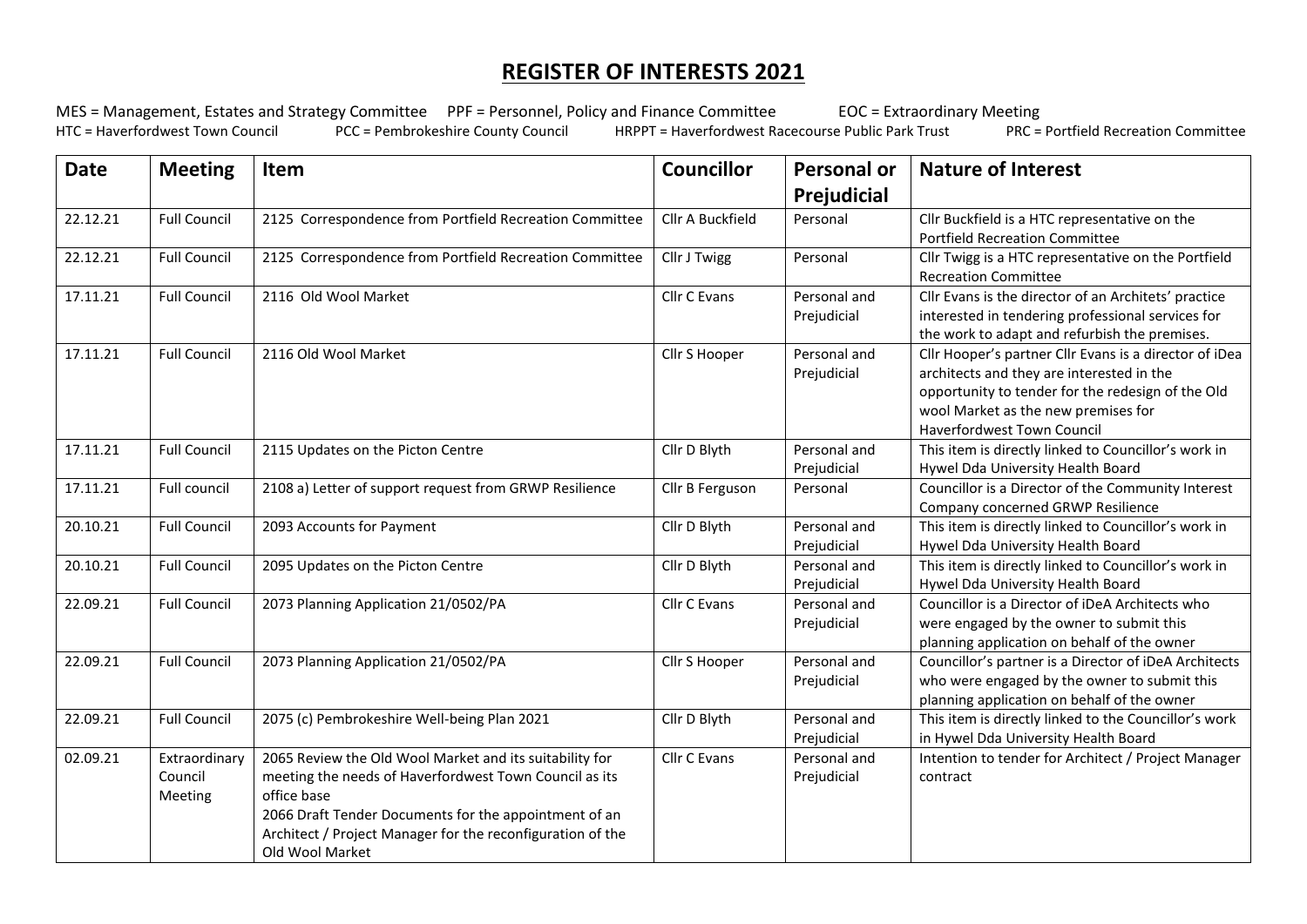| 02.09.21 | Extraordinary<br>Council<br>Meeting | 2065 Review the Old Wool Market and its suitability for<br>meeting the needs of Haverfordwest Town Council as its<br>office base<br>2066 Draft Tender Documents for the appointment of an<br>Architect /Project Manager for the reconfiguration of the<br>Old Wool Market | Cllr S Hooper    | Personal and<br>Prejudicial | Partner Councillor Chris Evans intends to tender<br>for Architect / Project Manager contract                                                                 |
|----------|-------------------------------------|---------------------------------------------------------------------------------------------------------------------------------------------------------------------------------------------------------------------------------------------------------------------------|------------------|-----------------------------|--------------------------------------------------------------------------------------------------------------------------------------------------------------|
| 23.06.21 | <b>Full Council</b>                 | 2042 Planning Applications 21/0205/PA                                                                                                                                                                                                                                     | Cllr C Evans     | Personal and<br>prejudicial | Cllr Evans is the agent for this planning application                                                                                                        |
| 23.06.21 | <b>Full Council</b>                 | 2049 Old Wool Market                                                                                                                                                                                                                                                      | Cllr C Evans     | Personal and<br>prejudicial | Councillor intends to submit a fee proposal for the<br>proposed alteration works in the OWM when the<br>work is tendered                                     |
| 23.06.21 | <b>Full Council</b>                 | 2042 Planning Applications 21/0155/PA & 21/0158/PA                                                                                                                                                                                                                        | Cllr B Ferguson  | Personal                    | This application is from Cllr Ferguson's neighbour                                                                                                           |
| 23.06.21 | <b>Full Council</b>                 | 2042 Planning Application 21/0205/PA                                                                                                                                                                                                                                      | Cllr B Ferguson  | Prejudicial                 | This application is for the property Cllr Ferguson<br>occupies                                                                                               |
| 23.06.21 | <b>Full Council</b>                 | 2049 Old Wool Market                                                                                                                                                                                                                                                      | Cllr S Hooper    | Personal and<br>Prejudicial | Councillor's partner is a Director of iDea and they<br>are interested in the opportunity to tender for the<br>redesign of the OWM as the new premises of HTC |
| 23.06.21 | <b>Full Council</b>                 | 2042 Planning Applications 21/0155/PA & 21/0205/PA                                                                                                                                                                                                                        | Cllr G Roberts   | Personal                    | This application is from Cllr Roberts's neighbour                                                                                                            |
| 01.06.21 | <b>MES</b>                          | Agenda Item 8 Consider the working document of all assets                                                                                                                                                                                                                 | Cllr J Twigg     | Personal                    | Elected member of HRPPT                                                                                                                                      |
| 26.05.21 | Annual<br>Meeting                   | 2034 Levelling Up Fund application PCC                                                                                                                                                                                                                                    | Cllr G Roberts   | Personal                    | Trustee of Haverfordwest Town Museum                                                                                                                         |
| 26.05.21 | Annual<br>Meeting                   | 2034 Levelling Up Fund application PCC                                                                                                                                                                                                                                    | Cllr A Buckfield | Personal                    | HTC appointed Trustee of Haverfordwest Town<br>Museum and HTC representative on the Flagship<br>Heritage Initiative                                          |
| 26.05.21 | Annual<br>Meeting                   | 2034 Levelling Up Fund application PCC                                                                                                                                                                                                                                    | Cllr C Thomas    | Prejudicial<br>Interest     | Member of Flagship Heritage Initiative                                                                                                                       |
| 26.05.21 | Annual<br>Meeting                   | 2034 Levelling Up Fund application PCC                                                                                                                                                                                                                                    | Cllr D Blyth     | Personal                    | Trustee of Haverfordwest Town Museum                                                                                                                         |
| 21.04.21 | <b>Full Council</b>                 | 2022 Old Wool Market                                                                                                                                                                                                                                                      | Cllr S Hooper    | Personal and<br>prejudicial | Partner's company is interested in tendering for<br>the redesign on the Old Wool Market as new HTC<br>premises                                               |
| 21.04.21 | <b>Full Council</b>                 | 2022 Old Wool Market                                                                                                                                                                                                                                                      | Cllr C Evans     | Personal and<br>prejudicial | Councillor's practice is interested in tendering for<br>the re-design of the Old Wool Market as new<br>premises for HTC                                      |
| 21.04.21 | <b>Full Council</b>                 | 2012 Planning Application 20/115/PA                                                                                                                                                                                                                                       | Cllr C Evans     | Personal and<br>prejudicial | Paid part-time lecturer at Pembrokeshire College                                                                                                             |
| 21.04.21 | <b>Full Council</b>                 | 2012 Planning Application 20/115/PA                                                                                                                                                                                                                                       | Cllr A Buckfield | Prejudicial                 | The site address abuts onto a property owned by<br>the Councillor's wife.                                                                                    |
| 21.04.21 | <b>Full Council</b>                 | 2012 Planning Applications                                                                                                                                                                                                                                                | Cllr J Dunckley  | Personal                    | Employee of PCC in the Planning Department                                                                                                                   |
| 07.04.21 | <b>PPF</b>                          | Adoption of Grant Aid Policy and Process                                                                                                                                                                                                                                  | Cllr J Twigg     | Personal                    | Council appointee on the PRC                                                                                                                                 |
| 07.04.21 | <b>PPF</b>                          | Financial Support - Haverfordwest High VC School                                                                                                                                                                                                                          | Cllr J Twigg     | Prejudicial                 | Elected Parent Governor on Haverfordwest VC<br>High School Governing Body                                                                                    |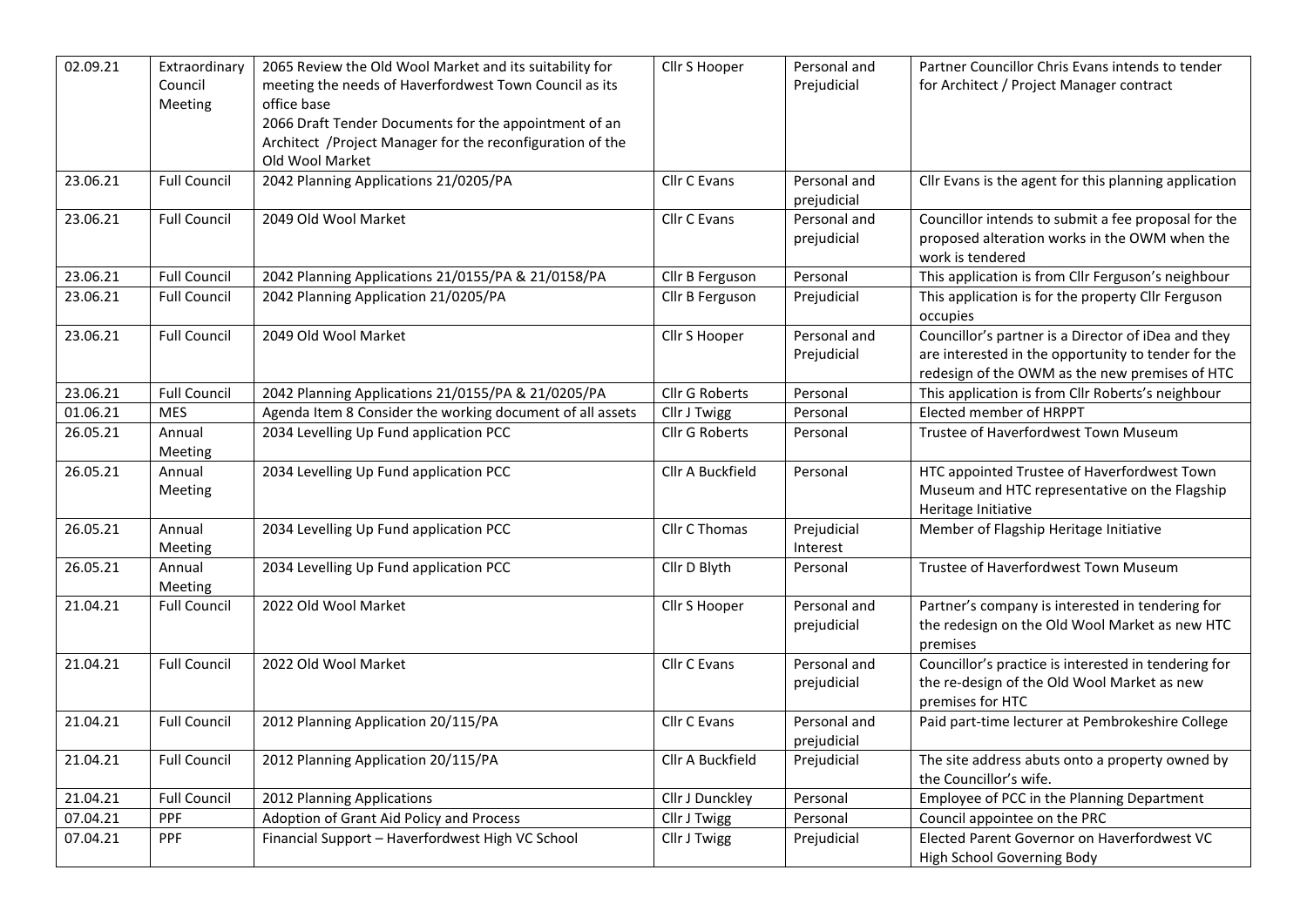| 17.03.21 | <b>Full Council</b> | 2004 Old Wool Market                             | Cllr S Hooper         | Personal and<br>prejudicial | Councillor's partner intends to tender for the<br>redesign of the Old Wool Market as new premises<br>for HTC     |
|----------|---------------------|--------------------------------------------------|-----------------------|-----------------------------|------------------------------------------------------------------------------------------------------------------|
| 17.03.21 | <b>Full Council</b> | 2004 Old Wool Market                             | Cllr C Evans          | Personal and<br>Prejudicial | Intention to submit a fee proposal for proposed<br>alteration works in the Old Wool Market to<br>accommodate HTC |
| 17.03.21 | <b>Full Council</b> | 1997 Planning Application 20/0709/PA             | Cllr T Moses          | Personal and<br>Prejudicial | Governor on Haverfordwest VC High School<br>Governing Body                                                       |
| 17.03.21 | <b>Full Council</b> | 1997 Planning Application 20/0709/PA             | Cllr J Twigg          | Prejudicial                 | Elected Governor on Haverfordwest VC High<br><b>School Governing Body</b>                                        |
| 03.03.21 | PPF                 | Report of last meeting                           | Cllr J Twigg          | Prejudicial                 | Outside appointed member on the HRPPT                                                                            |
| 17.02.21 | <b>Full Council</b> | 1986 Haverfordwest Racecourse                    | Cllr C Thomas         | Personal                    | Council Appointed representative on the HRPPT                                                                    |
| 17.02.21 | <b>Full Council</b> | 1986 Haverfordwest Racecourse                    | Cllr A Buckfield      | Personal                    | Council Appointed representative on the HRPPT                                                                    |
| 17.02.22 | <b>Full Council</b> | 1986 Haverfordwest Racecourse                    | Cllr J Twigg          | Prejudicial                 | Outside Appointee on the HRPPT                                                                                   |
| 17.02.21 | <b>Full Council</b> | 1980 Committee Meetings                          | <b>Cllr G Roberts</b> | Personal &                  | Grant for payment of lease costs on property                                                                     |
|          |                     |                                                  |                       | Prejudicial                 | owned by the councillor                                                                                          |
| 17.02.21 | <b>Full Council</b> | 1980 Committee Meetings                          | Cllr J Twigg          | Personal                    | Council Appointed member of PRC                                                                                  |
| 17.02.21 | <b>Full Council</b> | 1980 Committee Meetings                          | Cllr J Twigg          | Prejudicial                 | Outside appointment member on the HRPPT                                                                          |
| 17.02.21 | <b>Full Council</b> | 1979 Planning Application 20/0864/PA             | All Councillors       | Personal                    | Application made on behalf of HTC                                                                                |
| 17.02.21 | <b>Full Council</b> | 1979 Planning Application 20/0976/DC             | Cllr T Moses          | Prejudicial                 | Governor on Haverfordwest VC High School<br>Governing Body                                                       |
| 17.02.21 | <b>Full Council</b> | 1979 Planning Applications 20/0976/DC            | Cllr J Twigg          | Prejudicial                 | Parent Governor on Haverfordwest VC High School<br>Governing Body                                                |
| 03.02.01 | PPF                 | Applications for Financial Assistance            | Cllr G Roberts        | Personal &<br>prejudicial   | Grant requested by Homeless Pembrokeshire<br>towards lease costs on property owned by<br>councillor              |
| 03.02.01 | PPF                 | Update on report of last meeting                 | Cllr D Blyth          | Prejudicial                 | Employee of Hywel Dda University Health Board                                                                    |
| 03.02.01 | PPF                 | Update on report of last meeting                 | Cllr J Twigg          | Prejudicial                 | Elected Committee Member of HRPPT                                                                                |
| 03.02.01 | <b>PPF</b>          | Applications for Financial Assistance            | Cllr G Roberts        | Personal &<br>Prejudicial   | Grant requested by Homeless Pembrokeshire<br>towards lease costs on property owned by<br>Councillor              |
| 21.01.21 | Full Council        | 1973 The Old Wool Market                         | Cllr S Hooper         | Personal &<br>prejudicial   | Declared in terms of a proposed design works for<br>the building                                                 |
| 21.01.21 | <b>Full Council</b> | 1968 PPF Committee Report - Financial Assistance | Cllr S Buckfield      | Personal                    | Council appointed representative on HRPPT                                                                        |
| 21.01.21 | <b>Full Council</b> | 1968 PPF Committee Report - Financial Assistance | Cllr J Twigg          | Prejudicial                 | Elected Committee Member of the HRPPT                                                                            |
| 21.01.21 | <b>Full Council</b> | 1968 MES Committee Report - Picton Centre        | Cllr D Blyth          | Prejudicial                 | Employee of Hywel Dda University Health Board                                                                    |
| 06.01.21 | <b>PPF</b>          | Applications for Financial Assistance            | Cllr J Dunckley       | Personal                    | Council appointee on Portfield Recreation<br>Committee and an employee of PCC                                    |
| 06.01.21 | PPF                 | Applications for Financial Assistance            | Cllr J Twigg          | Prejudicial                 | Outside appointee on the HRPPT                                                                                   |
| 06.01.21 | PPF                 | Applications for Financial Assistance            | Cllr C Thomas         | Personal                    | Council appointee on HRPPT                                                                                       |
| 06.01.21 | PPF                 | Applications for Financial Assistance            | Cllr A Buckfield      | Personal                    | Council appointee on HRPPT                                                                                       |